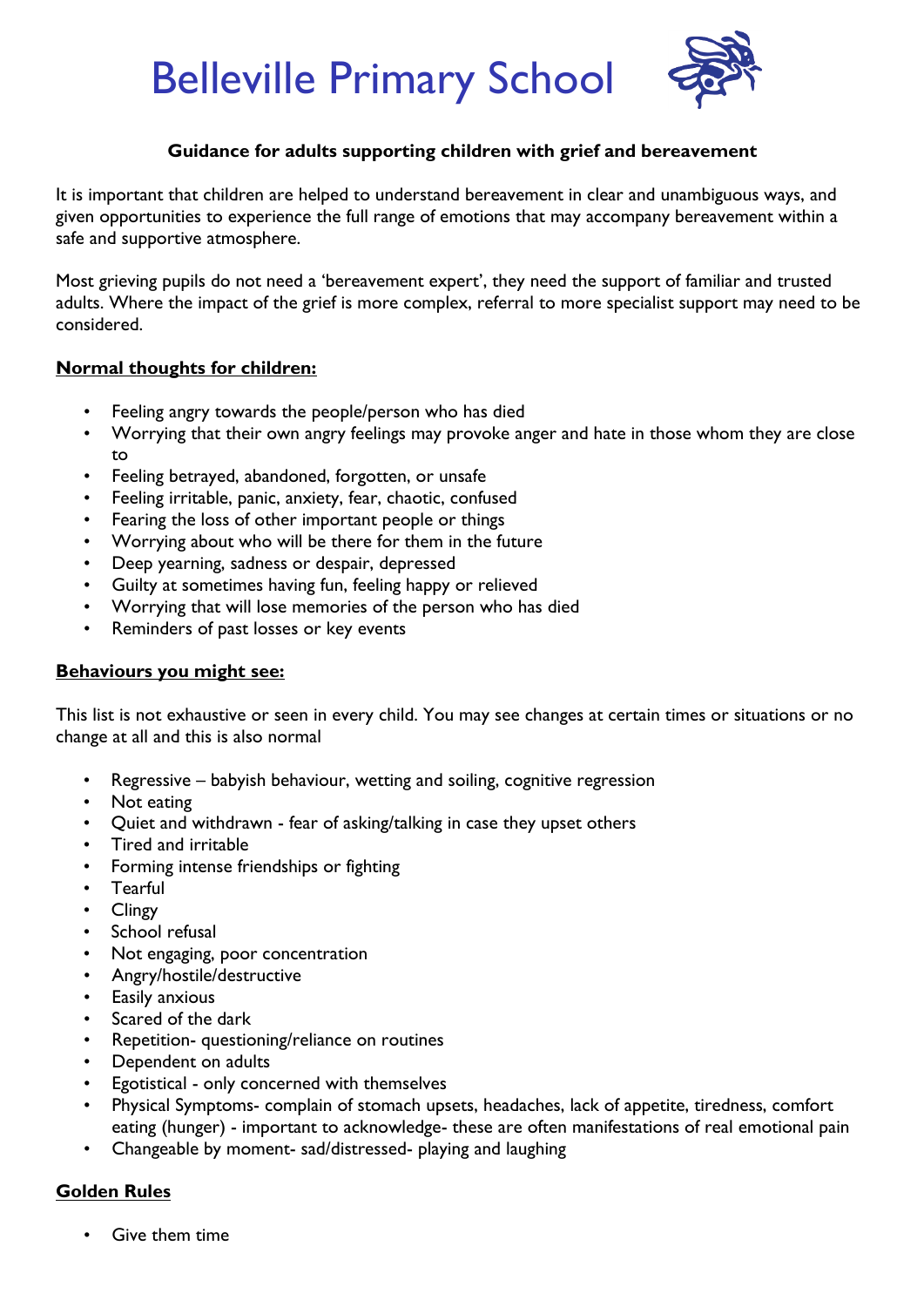- Acknowledge their loss, their feelings etc.
- Acknowledge the death- say you know what happened and how sorry you are
- Use words such as death, dead, died. Avoid euphemisms e.g. "gone to sleep" or "gone away"
- Ask the child what he/she wants, who they would like to know about or share their loss with help feel in control
- Specific support school, hospital, who child knows and can go to at any time about their bereavement.
- It can be comforting for the child to share your memories of the person
- Do not push children into talking
- It is important that a child of this age feels they can talk about their loss; let them know that they can talk to you
- Don't be afraid to ask them, they will indicate whether they want to talk or not
- Understand the child's reactions
- Don't be nervous!

### **Returning to school after a bereavement**

- It is helpful for the school and family (including the child if appropriate) to meet to discuss their return to school, including:
	- Acknowledging the death
	- Identifying what the pupil has already been told to provide clarity and consistency for the pupil,
	- Where there are religious considerations seek the views of family, and endeavour to respect those beliefs
	- Find out how/if the pupil would like to share their news
	- Organise a safe space/person for the bereaved pupil to go if they feel overwhelmed by their grief and need a 'time-out'. How will they inform staff of this? For example, a 'time-out' card, a non-verbal signal or message and what the child may do during this time. How will this be communicated to staff?
	- Set guidelines for communication with the pupil, between members of staff and between home and school
- This meeting should be with a familiar adult, such as the class teacher, SENCO, DSL or a member of the wider pastoral support team, head of year, Deputy or Headteacher
- Consider providing support for peers when they have a bereaved friend

# **Longer term support**

- The child will continue to grieve for the rest of their life and may require ongoing support.
- Significant dates or anniversaries, Mother's/Father's Day, etc. may be particularly difficult. Suggest to keep a diary of significant days and ensure that this information is communicated (with consent) to the pupils next school.
- The grief may impact the pupil's progress. Some pupils work really hard and may put themselves under extra pressure to succeed, while others may find it difficult to focus in class and on their work. There may be changes in their behaviour
- Bereaved young people can find change difficult, so preparing them in advance (where possible) may help them to voice their worries and ease the process.
- Vulnerable pupils and those with SEND may need additional support to identify and understand emotions, particularly on transition.

# **Additional COVID-19 considerations**

• Losing someone close to us is never easy. But when some passes away due to a virus that we don't really understand, or when we are not able to comfort each other as usual, or even attend funerals to say goodbye it is acknowledged that these feelings can become exacerbated. During this situation, it may be of comfort to know you are not alone. These feelings are normal.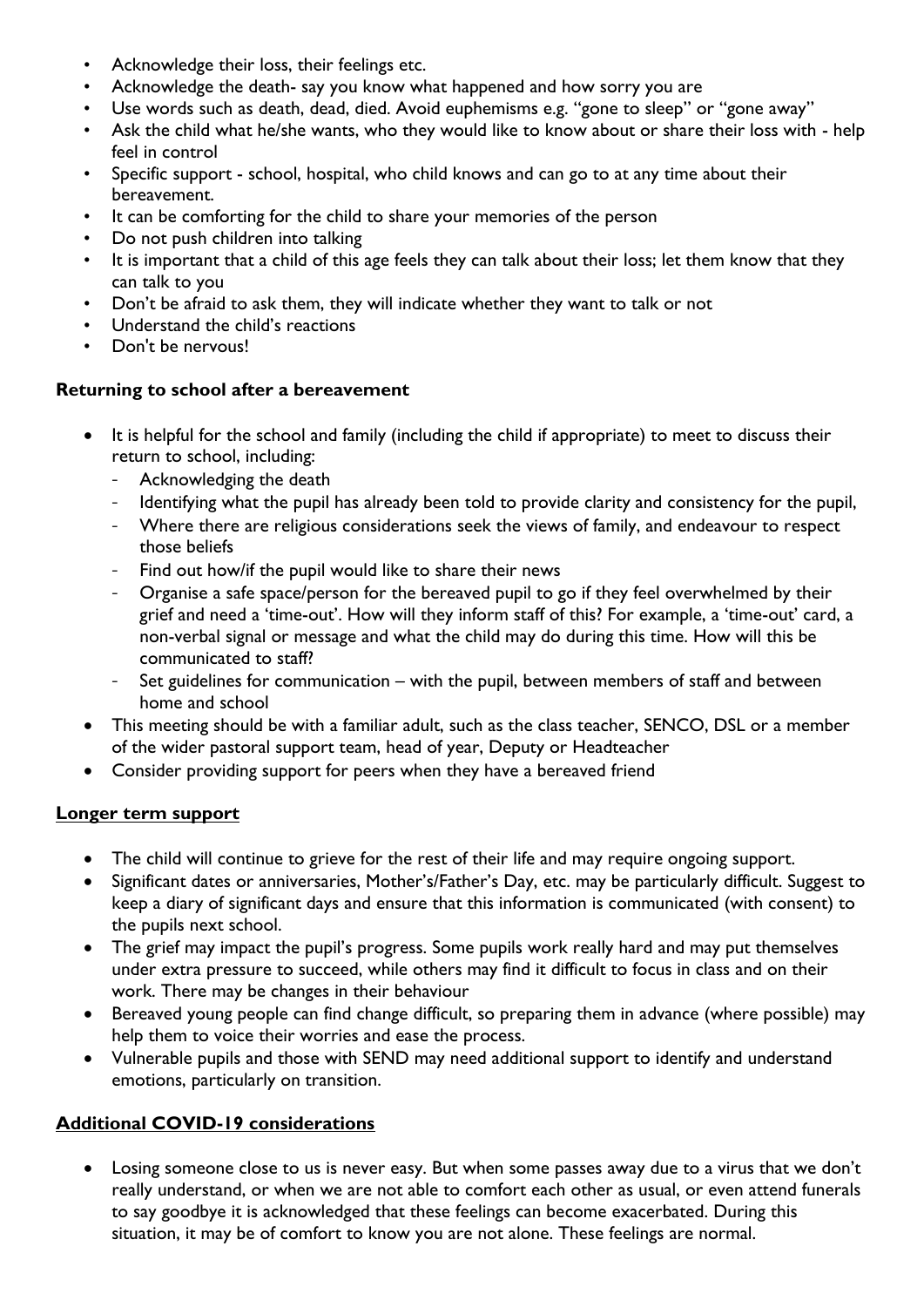The support resources and websites below are all able to offer specific support with these challenging restrictions. Many have information which has been collectively compiled by those who have shared their experiences. It is also recommended that you find someone you trust or something that that will support you through this devastating time.

### **Specialist agencies and useful links**

- Wandsworth Bereavement Service: [www.wandsworthbereavement.org.uk](http://www.wandsworthbereavement.org.uk/)
- Child Bereavement UK: childbereavementuk.or 0800 02 888 40
- ligsaw: Helpline and information. https://www.jigsawsoutheast.org.uk
- **Barnardo's: Child bereavement service https://www.barnardos.org.uk/**
- Young Minds: Information including downloadable guides and links to further help. [https://youngminds.org.uk/find-help/for-parents/parents-guide-to-support-a-z/parents-guide-to](https://youngminds.org.uk/find-help/for-parents/parents-guide-to-support-a-z/parents-guide-to-support-grief-and-loss/?gclid=CjwKCAjw)[support-grief-and-loss/?gclid=CjwKCAjw](https://youngminds.org.uk/find-help/for-parents/parents-guide-to-support-a-z/parents-guide-to-support-grief-and-loss/?gclid=CjwKCAjw)

### **Child support resources:**

- Winston's Wish- [https://www.winstonswish.org](https://www.winstonswish.org/)
	- o Includes information and support on how to deal with current difficult issues due to Covid, e.g. not being able to attend funerals
- Grief Encounter- [https://www.griefencounter.org.uk](https://www.griefencounter.org.uk/)
- Cruse Berevement Care- [https://www.cruse.org.uk](https://www.cruse.org.uk/)
- Hope Again: The youth website of Cruse Bereavement Care<https://www.hopeagain.org.uk/>
- ChildLine: 'Calm zone' with activities and online games. <https://www.childline.org.uk/>
- Kooth: Online Counselling platform for children and young people<https://www.kooth.com/>

# **Specific for COVID-19 bereavement support:**

ELSA:<https://www.elsa-support.co.uk/category/free-resources/coronavirus-support/>

# **Children's Books about Grief and Loss:**

The age suggestions are only a guide – please look at the book and see whether this fits with how your family want to talk about your loss and your child's understanding. We have a selection of these books to borrow.

### All ages:

- Michael Rosen's Sad Book
- Helping Children with Loss
- Missing Mummy
- When Your Grandparent Dies: A Child's guide to good grief
- When Dinosaurs Die: A guide to Understanding Death
- The Day the Sea Went Out and Never Came Back
- I had a Black Dog
- The Huge Bag of Worries
- **•** The Great Blue Yonder

### Younger children:

- The Memory Tree
- Badgers Parting Gifts